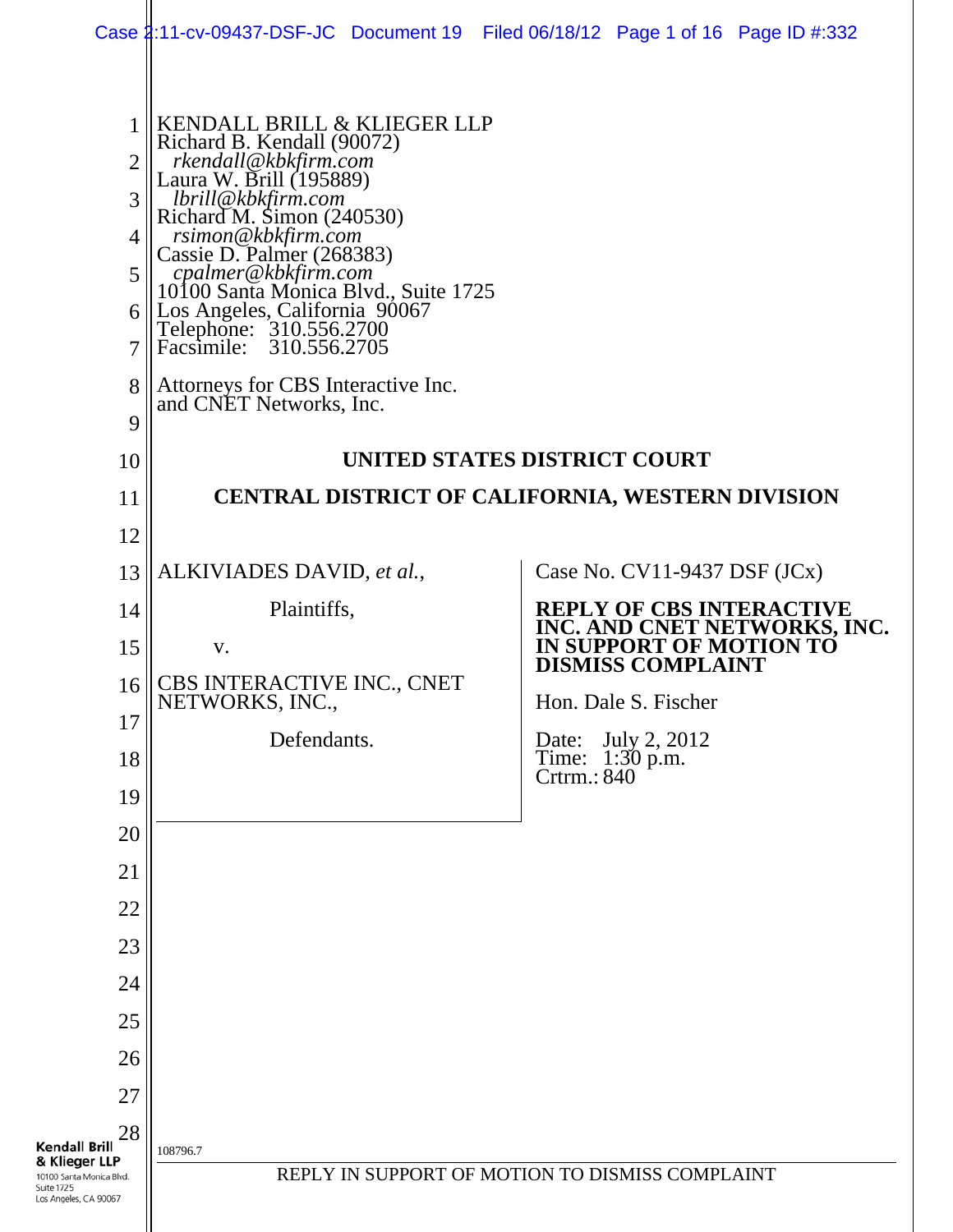|                                                                                                                | Case 2:11-cv-09437-DSF-JC Document 19 Filed 06/18/12 Page 2 of 16 Page ID #:333 |             |
|----------------------------------------------------------------------------------------------------------------|---------------------------------------------------------------------------------|-------------|
| 1                                                                                                              | <b>TABLE OF CONTENTS</b>                                                        |             |
| 2                                                                                                              |                                                                                 | <b>Page</b> |
| 3                                                                                                              |                                                                                 |             |
| 4                                                                                                              |                                                                                 |             |
| 5                                                                                                              |                                                                                 |             |
| 6                                                                                                              | A.                                                                              |             |
| 7<br>8                                                                                                         | <b>B.</b>                                                                       |             |
| 9                                                                                                              | C.                                                                              |             |
| 10<br>11                                                                                                       | D.                                                                              |             |
| 12                                                                                                             |                                                                                 |             |
| 13                                                                                                             |                                                                                 |             |
| 14                                                                                                             |                                                                                 |             |
| 15                                                                                                             |                                                                                 |             |
| 16                                                                                                             |                                                                                 |             |
| 17                                                                                                             |                                                                                 |             |
| 18                                                                                                             |                                                                                 |             |
| 19                                                                                                             |                                                                                 |             |
| 20                                                                                                             |                                                                                 |             |
| 21                                                                                                             |                                                                                 |             |
| 22                                                                                                             |                                                                                 |             |
| 23                                                                                                             |                                                                                 |             |
| 24                                                                                                             |                                                                                 |             |
| 25                                                                                                             |                                                                                 |             |
| 26                                                                                                             |                                                                                 |             |
| 27                                                                                                             |                                                                                 |             |
| 28<br><b>Kendall Brill</b><br>& Klieger LLP<br>10100 Santa Monica Blvd.<br>Suite 1725<br>Los Angeles, CA 90067 | 108796.7<br>REPLY IN SUPPORT OF MOTION TO DISMISS COMPLAINT                     |             |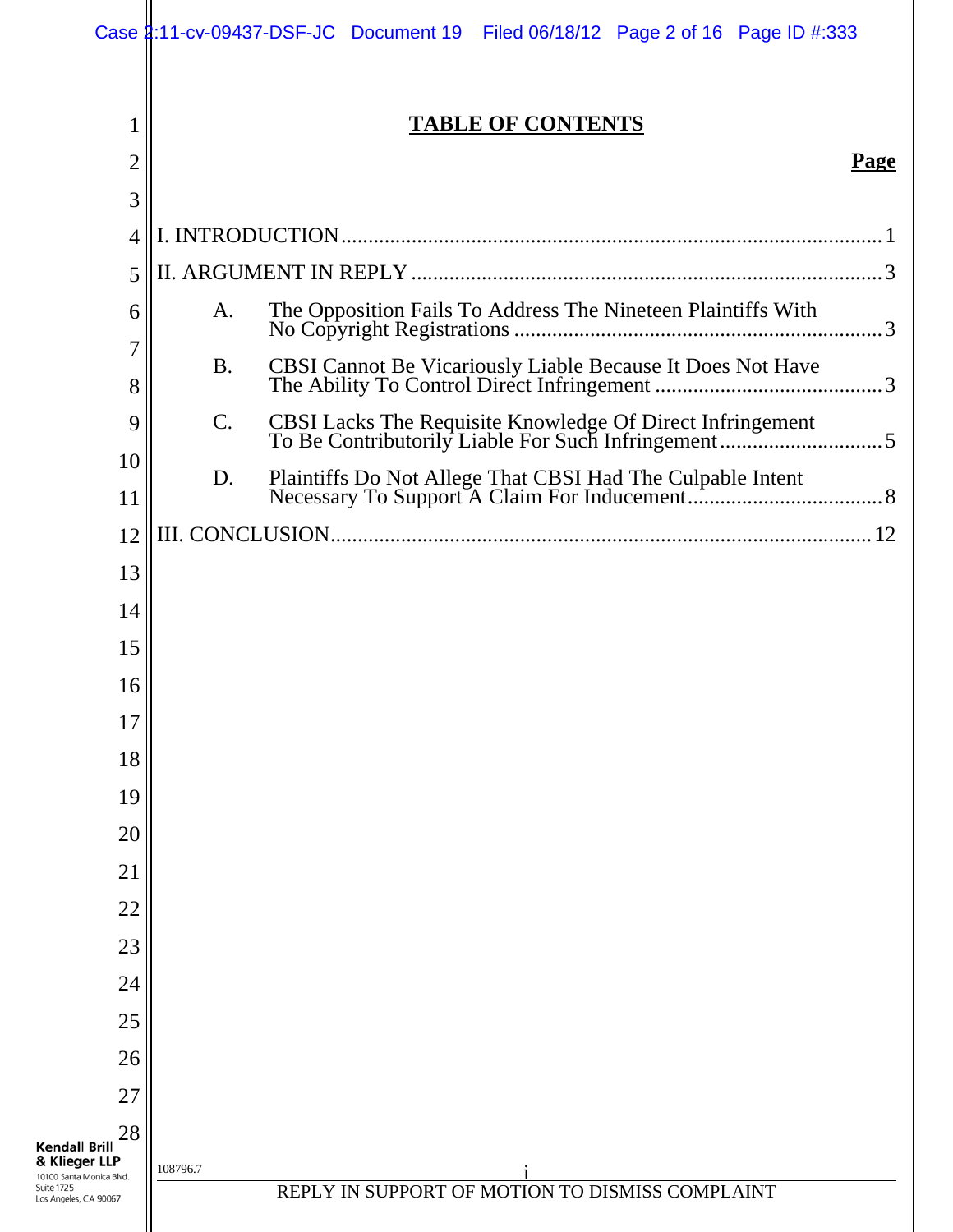|                                                                                                                | Case 2:11-cv-09437-DSF-JC Document 19 Filed 06/18/12 Page 3 of 16 Page ID #:334 |
|----------------------------------------------------------------------------------------------------------------|---------------------------------------------------------------------------------|
| 1                                                                                                              | <b>TABLE OF AUTHORITIES</b>                                                     |
| 2                                                                                                              | <b>Page</b>                                                                     |
| 3                                                                                                              |                                                                                 |
| 4                                                                                                              | <b>CASES</b>                                                                    |
| 5                                                                                                              | A&M Records, Inc. v. Napster, Inc.,                                             |
| 6<br>7                                                                                                         | Arista Records LLC v. Lime Group LLC,                                           |
| 8                                                                                                              | Bell Atlantic v. Twombly,                                                       |
| 9                                                                                                              |                                                                                 |
| 10                                                                                                             | Columbia Pictures v. Fung,<br>No. 2:06-CV-05578, 2009 WL 6355911                |
| 11                                                                                                             | Disney Enters., Inc. v. Hotfile Corp.,                                          |
| 12                                                                                                             |                                                                                 |
| 13                                                                                                             | Fonovisa v. Napster, Inc.,                                                      |
| 14                                                                                                             | Fonovisa, Inc. v. Cherry Auction Inc.,                                          |
| 15                                                                                                             |                                                                                 |
| 16                                                                                                             | Gershwin Publ'g Corp. v. Columbia Artists Mgmt.,                                |
| 17                                                                                                             | Global-Tech Appliances v. SEB S.A.,                                             |
| 18                                                                                                             |                                                                                 |
| 19<br>20                                                                                                       | Luvdarts LLC v. AT&T Mobility, LLC,<br>No. 10-CV-05442, 2011 WL 997199          |
| 21                                                                                                             | MDY Indus., LLC v. Blizzard Entm't Inc.,                                        |
| 22                                                                                                             | Metro-Goldwyn-Mayer Studios Inc. v. Grokster, Ltd.,                             |
| 23                                                                                                             |                                                                                 |
| 24                                                                                                             | Perfect 10, Inc. v. Amazon.com, Inc.,                                           |
| 25                                                                                                             |                                                                                 |
| 26                                                                                                             |                                                                                 |
| 27                                                                                                             | Religious Tech. Ctr. v. Netcom On-Line Commc'n Servs., Inc.,                    |
| 28<br><b>Kendall Brill</b><br>& Klieger LLP<br>10100 Santa Monica Blvd.<br>Suite 1725<br>Los Angeles, CA 90067 | 108796.7<br>11<br>REPLY IN SUPPORT OF MOTION TO DISMISS COMPLAINT               |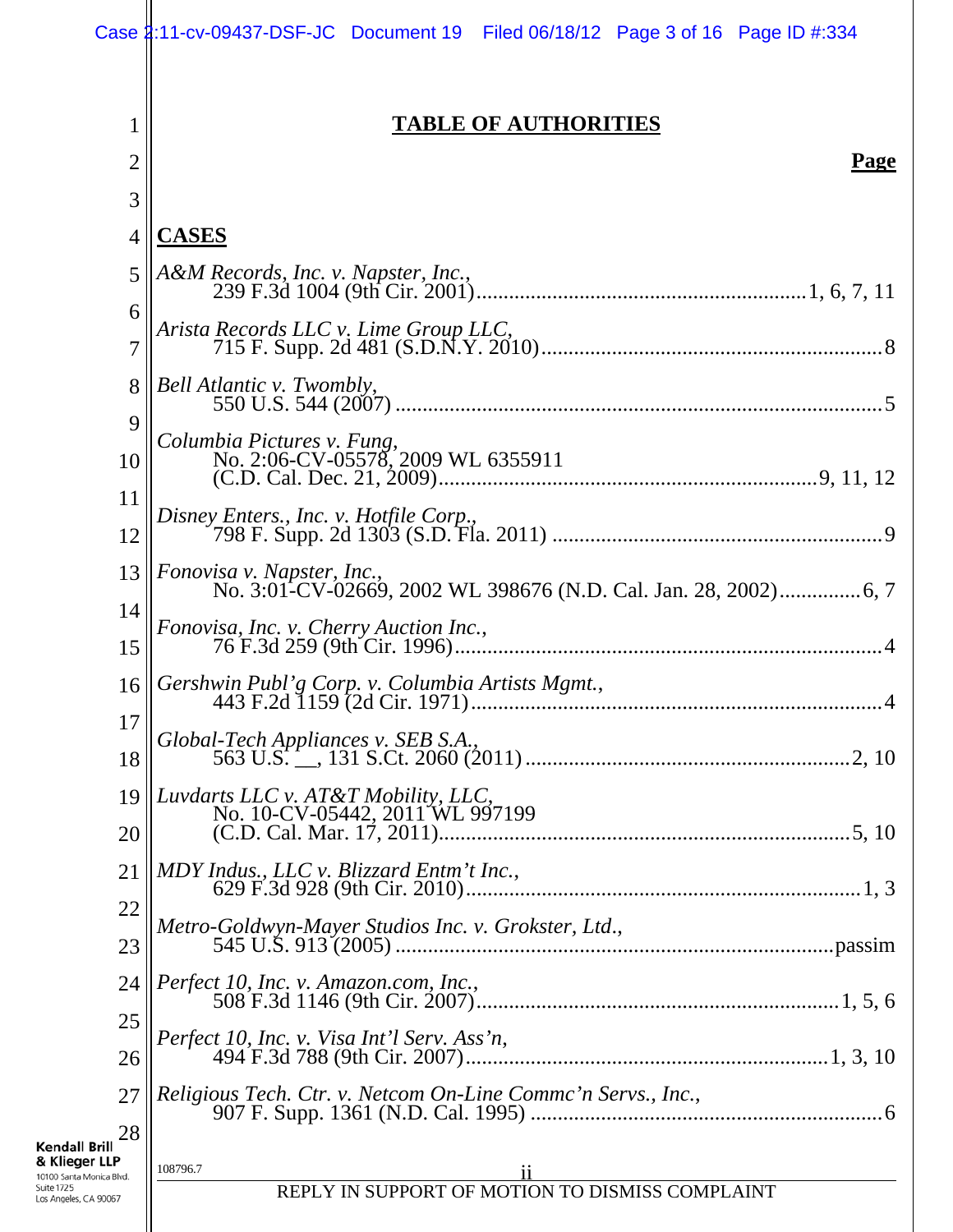|                                                                                                                | Case 2:11-cv-09437-DSF-JC Document 19 Filed 06/18/12 Page 4 of 16 Page ID #:335 |
|----------------------------------------------------------------------------------------------------------------|---------------------------------------------------------------------------------|
|                                                                                                                |                                                                                 |
| $\mathbf{1}$                                                                                                   |                                                                                 |
| $\overline{2}$                                                                                                 |                                                                                 |
| 3                                                                                                              |                                                                                 |
| $\overline{4}$                                                                                                 |                                                                                 |
| 5                                                                                                              | <b>RULES</b>                                                                    |
| 6                                                                                                              |                                                                                 |
| $\overline{7}$                                                                                                 |                                                                                 |
| 8                                                                                                              |                                                                                 |
| 9                                                                                                              |                                                                                 |
| 10                                                                                                             |                                                                                 |
| 11                                                                                                             |                                                                                 |
| 12                                                                                                             |                                                                                 |
| 13                                                                                                             |                                                                                 |
| 14                                                                                                             |                                                                                 |
| 15<br>16                                                                                                       |                                                                                 |
| 17                                                                                                             |                                                                                 |
| 18                                                                                                             |                                                                                 |
| 19                                                                                                             |                                                                                 |
| 20                                                                                                             |                                                                                 |
| 21                                                                                                             |                                                                                 |
| 22                                                                                                             |                                                                                 |
| 23                                                                                                             |                                                                                 |
| 24                                                                                                             |                                                                                 |
| 25                                                                                                             |                                                                                 |
| 26                                                                                                             |                                                                                 |
| 27                                                                                                             |                                                                                 |
| 28<br><b>Kendall Brill</b><br>& Klieger LLP<br>10100 Santa Monica Blvd.<br>Suite 1725<br>Los Angeles, CA 90067 | 108796.7<br>iii<br>REPLY IN SUPPORT OF MOTION TO DISMISS COMPLAINT              |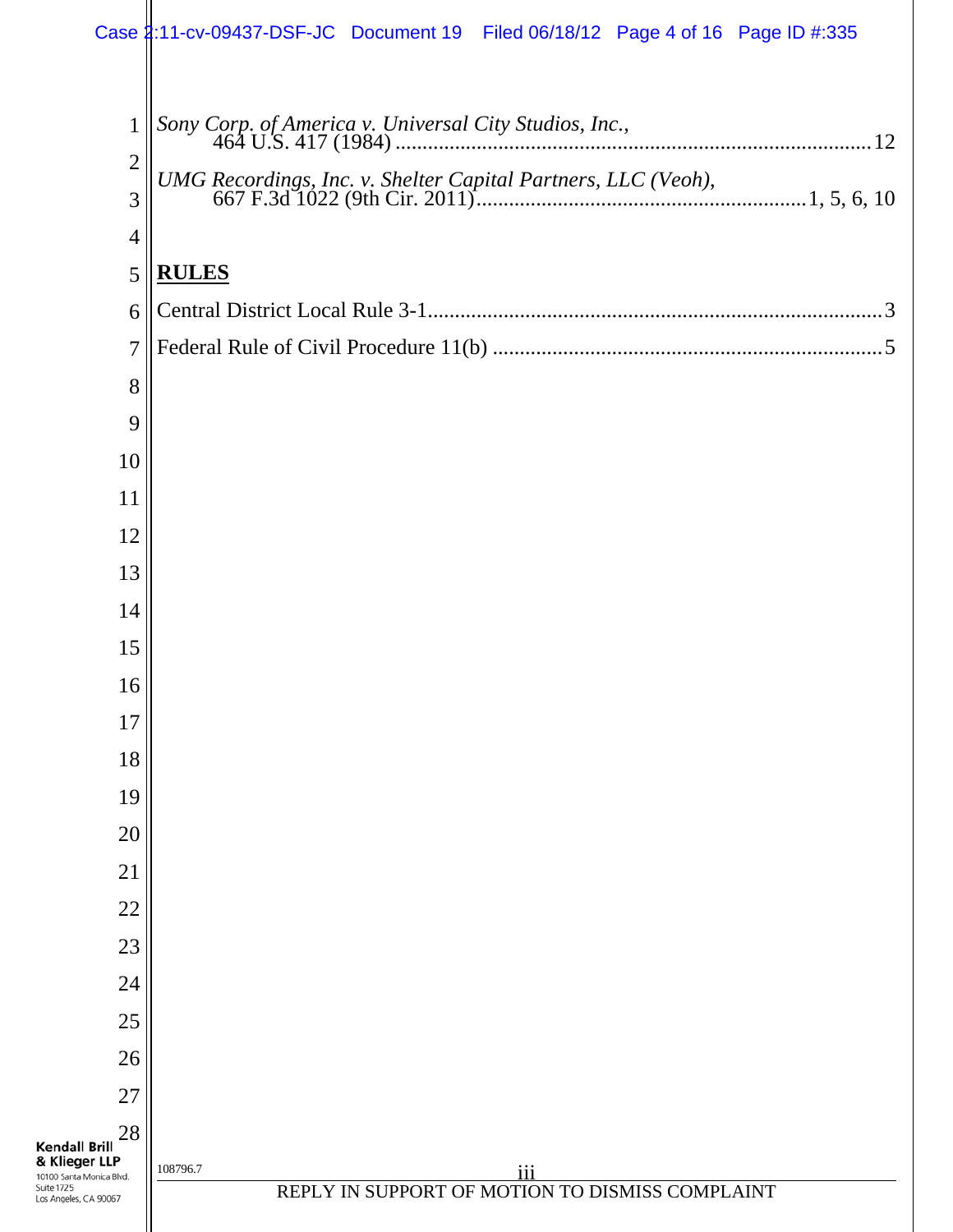1 **I. INTRODUCTION**

2 3 4 Plaintiffs' Opposition all but ignores the binding Supreme Court and Ninth Circuit precedents that require dismissal of the Complaint on the several grounds asserted in Defendants' (hereinafter, "CBSI") Motion to Dismiss:

5 6 7 8 9 10 1. **No Registered Copyrights:** Under clear Ninth Circuit authority, a plaintiff must allege direct copyright infringement to sufficiently allege secondary infringement.<sup>1</sup> The Complaint includes no allegation that Plaintiffs have registered copyrights, and Plaintiffs have provided no registration information for nineteen of the Plaintiffs. The Opposition does not address this issue at all, effectively conceding that claims of these Plaintiffs must be dismissed.

11 12 13 14 15 16 17 18 2. **Vicarious Infringement:** Several recent Ninth Circuit decisions confirm that the "right and ability to supervise and control" direct infringement is a necessary element of vicarious copyright infringement liability. $^2$  The Opposition ignores all of these recent authorities in favor of an erroneous reading of a fortyyear-old Second Circuit case to argue that "pervasive participation" in the "formation and direction" of infringement is sufficient in lieu of control. Opp'n at 16. No court has so held, and the Complaint in any event does not allege that CBSI formed or directed the formation of any P2P software service.

19 20 21 22 3. **Contributory Liability:** The Ninth Circuit has several times reiterated that contributory liability requires "knowledge of specific acts of infringement."<sup>3</sup> The Opposition argues for the application of a constructive knowledge standard, in lieu of actual knowledge, but bases its argument on the mischaracterization of an

23

24

25

 1 *MDY Indus., LLC v. Blizzard Entm't Inc.*, 629 F.3d 928, 937 (9th Cir. 2010). <sup>2</sup> *UMG Recordings, Inc. v. Shelter Capital Partners, LLC*, 667 F.3d 1022, 1047 (9th Cir. 2011); *see also, inter alia, Perfect 10, Inc. v. Visa Int'l Serv. Ass'n*, 494 F.3d 788, 802 (9th Cir. 2007) ("*Perfect 10 - Visa*").

26 27 <sup>3</sup> *See*, *inter alia*, *A&M Records, Inc. v. Napster, Inc.*, 239 F.3d 1004, 1021 (9th Cir. 2001); *Perfect 10, Inc. v. Amazon.com, Inc.*, 508 F.3d 1146, 1171 (9th Cir. 2007) ("*Perfect 10 - Amazon*"); *UMG Recordings*, 667 F.3d at 1037.

28 **Kendall Brill** & Klieger LLP 10100 Santa Monica Blvd. Suite 1725 Los Angeles, CA 90067

#### 1 REPLY IN SUPPORT OF MOTION TO DISMISS COMPLAINT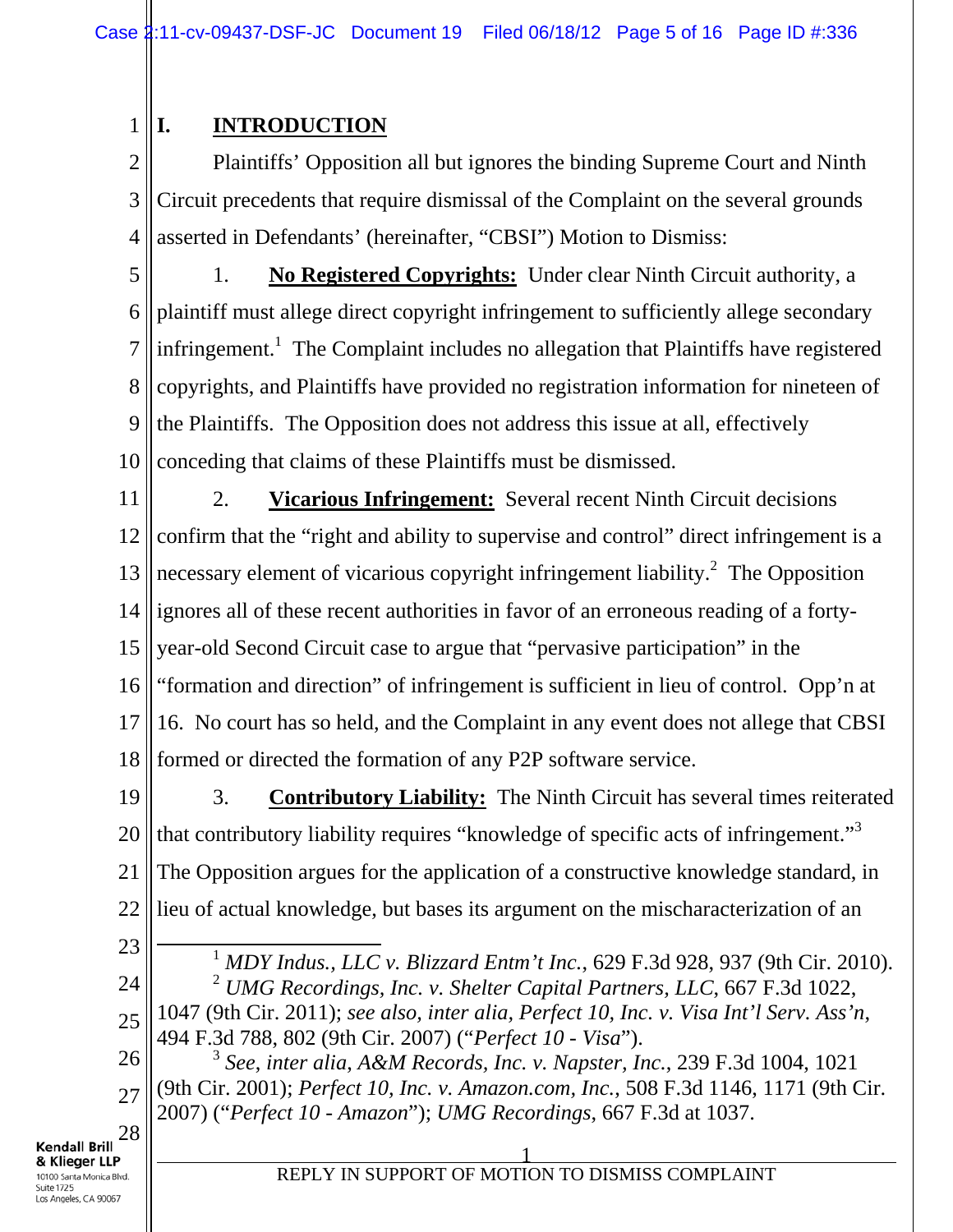1 2 3 4 unpublished district court decision, rather than published Ninth Circuit authority. Even setting aside this misdirection, the Opposition fails to point to any allegation in the Complaint that CBSI had *any* knowledge – actual or constructive – *of specific instances of direct infringement* of any of Plaintiffs' works.

5 6 7 8 9 10 11 12 13 14 15 16 17 18 19 20 4. **Inducement:** The Opposition ignores the Ninth Circuit decisions involving Visa and Veoh in which the court affirmed dismissal of inducement claims against tertiary actors.<sup>4</sup> Plaintiffs fail to recognize that CNET and download.com, which describe and link to a vast catalogue of legitimate software products, are categorically distinct from file-sharing services like Grokster, Napster, LimeWire, IsoHunt, and Hotfile that existed primarily to promote infringement. Each of those unlawful services operated the locus, tools, and architecture of direct copyright infringement. Download.com and CNET do no such thing. The Opposition also ignores the Supreme Court's recent *Global-Tech* decision, in which the Court revisited the intent requirement for inducement in *Grokster*'s aftermath, clarifying that to be liable for inducing infringement of intellectual property rights, a defendant must have knowledge of the plaintiff's legally protectable interests and encourage others to invade those rights. $5$  Absent allegations of any acts of inducement that target Plaintiffs, or even an awareness of Plaintiffs' protectable interests, it cannot be inferred that a tertiary actor like CBSI, in "promoting" P2P services, is liable for intentional inducement of infringement of the Plaintiffs' songs.

21 22 23 24 25 No case has validated Plaintiffs' central premise that the publication of links to P2P services combined with (though not necessarily coincident to) public statements recognizing that the services can be used to copy files is sufficient to make a publisher liable to anyone who claims a work was infringed by P2P users. The Complaint fails to state a basis why this case should be the first.

26 27 28

Kendall Brill & Klieger LLP 10100 Santa Monica Blvd. Suite 1725 os Angeles, CA 90067

 4 *Perfect 10 - Visa*, 494 F.3d at 801-02; *UMG Recordings*, 667 F.3d at 1045-47. <sup>5</sup> *Global-Tech Appliances, Inc. v. SEB S.A.*, 563 U.S. \_\_, 131 S. Ct. 2060, 2068 (2011).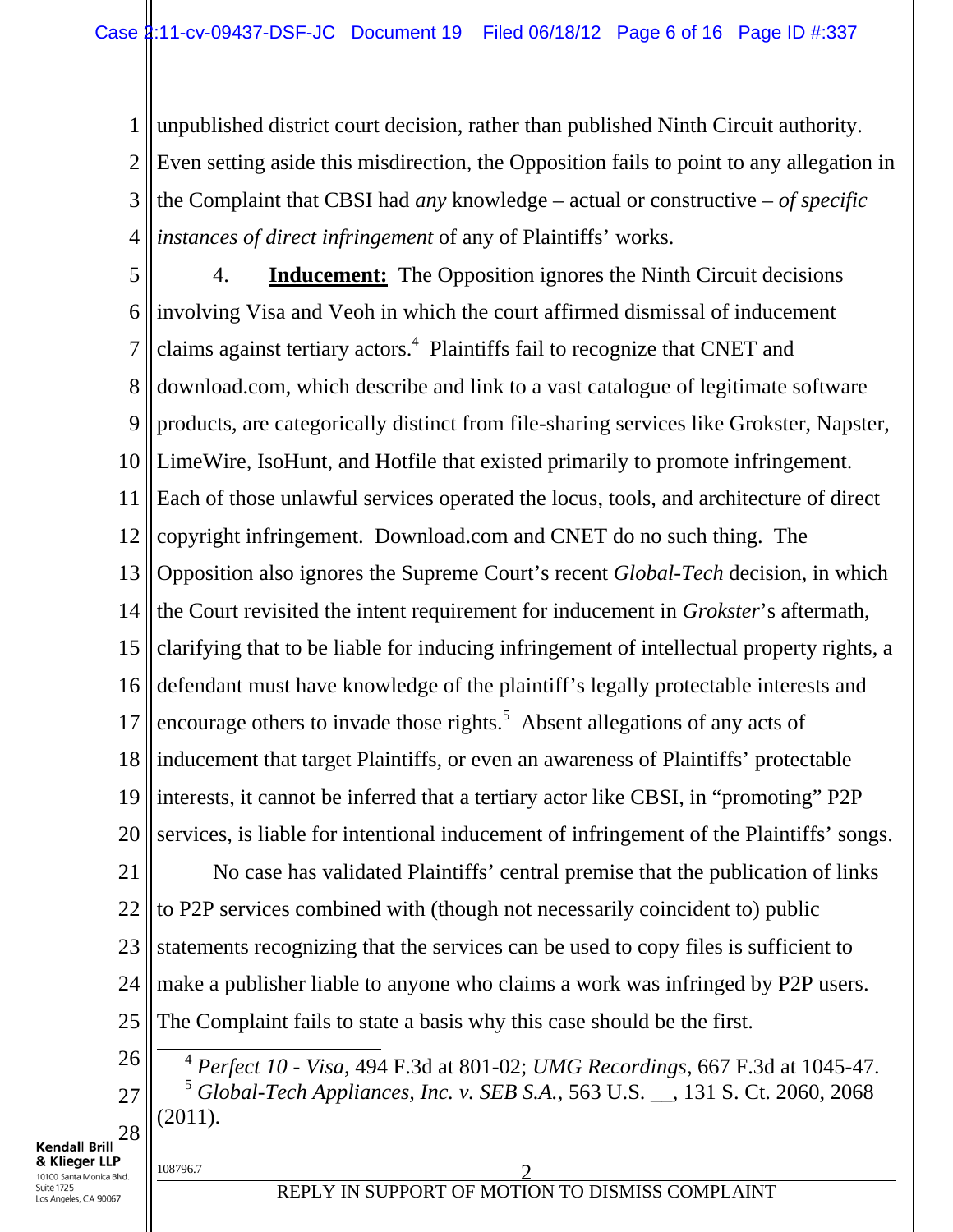# **II. ARGUMENT IN REPLY**

# **A. The Opposition Fails To Address The Nineteen Plaintiffs With No Copyright Registrations**

As CBSI made clear in its motion papers, copyright registration is a prerequisite to filing a claim for copyright infringement, 17 U.S.C. § 411(a), and a plaintiff on a secondary liability theory must competently allege direct underlying copyright infringement in order to state a secondary claim. *MDY Indus., LLC*, 629 F.3d at 937. Even if the Court were inclined to incorporate Plaintiffs' Form AO-121 registration list into the facially defective Complaint, nineteen of the Plaintiffs are not listed in the scheduled registrations. The Opposition ignores the issue, effectively waiving any argument against dismissal of these Plaintiffs.

11

10

1

2

3

4

5

6

7

8

9

12

# **B. CBSI Cannot Be Vicariously Liable Because It Does Not Have The Ability To Control Direct Infringement**

13 14 15 16 17 18 19 Plaintiffs argue that vicarious liability may be premised not only on the right and ability to "control" direct infringement, but also "pervasive participation" in the "formation and direction of direct infringers." Opp'n at 16. This argument gives Plaintiffs no aid because (1) Plaintiffs' formulation is not consistent with Ninth Circuit case law; and (2) even under Plaintiffs' alternate formulation, the Complaint fails to allege either that CBSI controls or that it has any participation, much less pervasive participation, in the "formation and direction of direct infringers."

20 21 22 23 24 The elements of the applicable legal standard are firmly established: to be vicariously liable for the infringement of another, a defendant must have "(1) the right and ability to supervise the infringing conduct and (2) a direct financial interest in the infringing activity." *Perfect 10 - Visa*, 494 F.3d at 802; *accord Metro-Goldwyn-Mayer Studios, Inc. v. Grokster, Ltd.*, 545 U.S. 913, 930 & n.9 (2005).

25 26 27 The Ninth Circuit did not eliminate the first, so-called "control" element in *Fonovisa, Inc. v. Cherry Auction, Inc.*, as the Opposition posits; quite to the contrary, the court simply applied that standard to the facts before it and found that

28 **Kendall Brill** & Klieger LLP 10100 Santa Monica Blvd. Suite 1725 os Angeles, CA 90067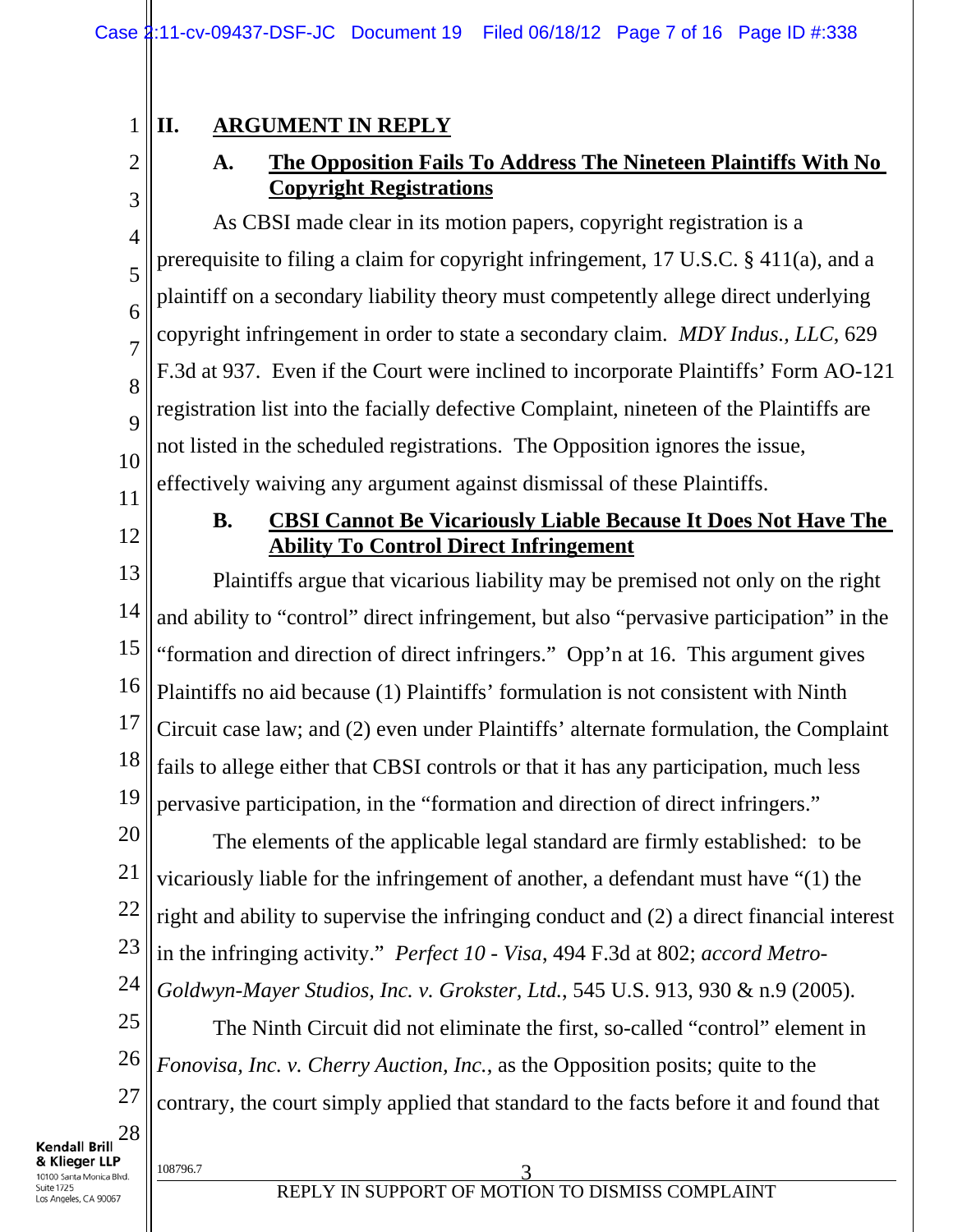1 2 3 4 5 6 7 8 9 10 where direct infringers were selling counterfeit goods at a swap meet, the swap meet organizer, which "controlled and patrolled" the premises, had sufficient practical control to be held vicariously liable for acts of direct infringement occurring on the property. 76 F.3d 259, 262 (9th Cir. 1996) (citing *Gershwin Publ'g Corp. v. Columbia Artists Mgmt. Inc.*, 443 F.2d 1159, 1162 (2d Cir. 1971)). The court noted that in *Gershwin*, the Second Circuit had found the "control" element satisfied based not on contract but on "'pervasive participation in the formation and direction' of the direct infringers." *Id.* at 263. Yet nothing in either *Gershwin* or *Fonovisa*  indicates that a plaintiff can maintain a claim for vicarious infringement without alleging that the defendant controls the direct infringement.<sup>6</sup>

11 12 13 14 15 16 17 18 19 Moreover, the fact that there may be different ways in which a plaintiff can demonstrate control over direct infringers is simply irrelevant to this case. The Complaint fails to allege *any* right and ability – contractual or practical – to supervise or control the direct infringement of Plaintiffs' songs by users of P2P software.<sup>7</sup> Mot. at 13-14. Nor does the Complaint allege that CBSI participated in any way in the "formation and direction" of any direct infringer. Apparently recognizing their error, Plaintiffs' Opposition shifts ground, arguing that "participation" with P2P networks, which are not direct infringers, can make CBSI vicariously liable for acts of direct infringers. Opp'n at 17. Plaintiffs have no

20

21 22 23 24 6 *Gershwin*, like *Fonovisa*, involved control over direct infringement. The defendant was a concert promoter who "engineer[ed] the formation" of a concert series, prepared budgets, helped with ticket sales, participated in artist selection (selecting clients as performers), drafted the artist contracts, managed artist relations, selected the specific compositions to be performed, and commissioned the printing of programs that named the promoter as a host. 443 F.3d at 1160-61.

25 26 27 28  $<sup>7</sup>$  As explained in the Motion, Mot. at 13, the conclusory assertion in the</sup> Counts that CBSI has "the right and ability to control and/or supervise the infringing conduct . . . (either by direct contractual relation and/or as a matter of practical control)," Compl. ¶ 167, is a bare recital of the legal standard that should be disregarded. *Ashcroft v. Iqbal*, 556 U.S. 662, 678 (2009).

**Kendall Brill**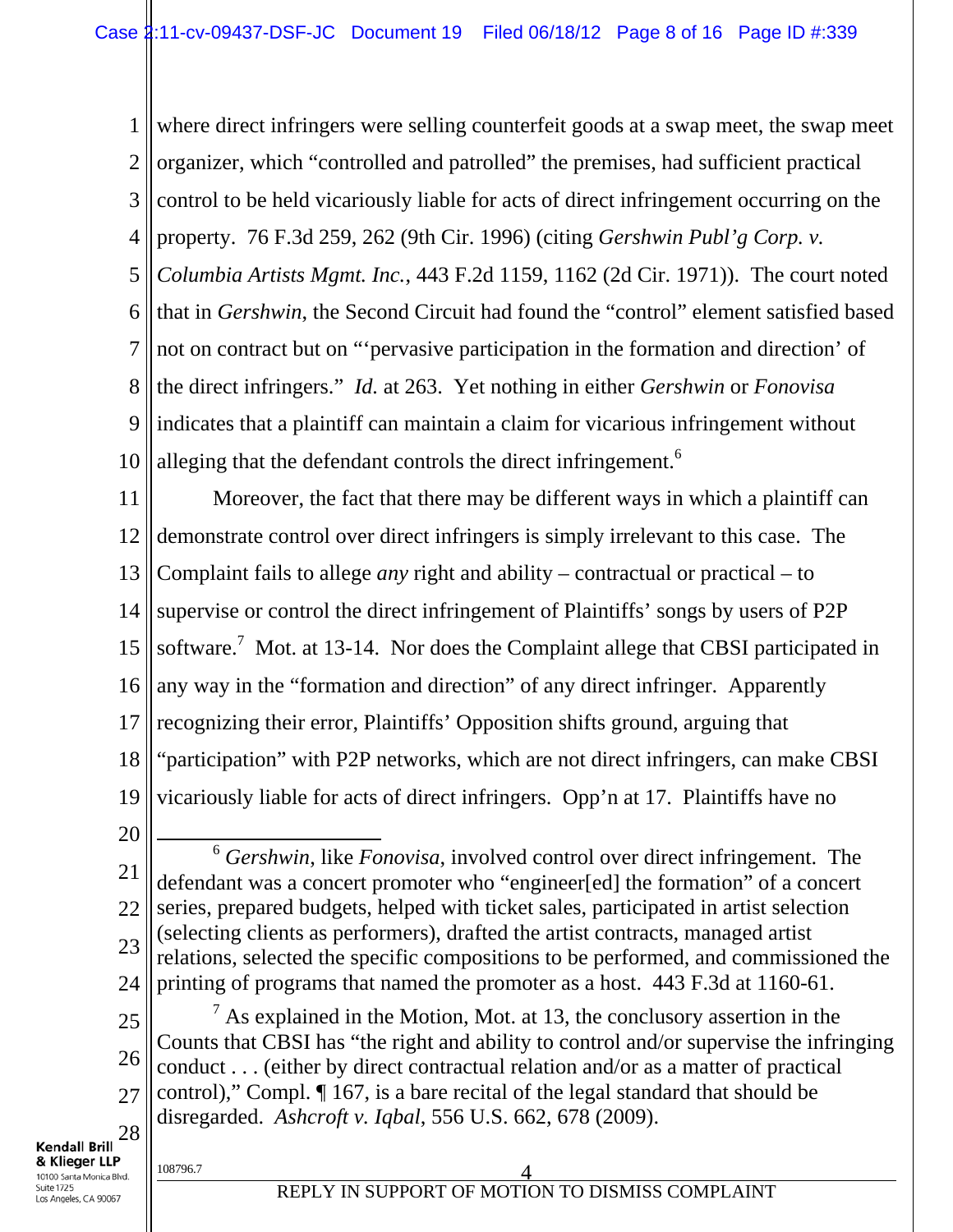1 2 3 4 5 6 7 8 9 10 authority for this proposition, which would represent a dramatic expansion of *respondeat superior* liability in the context of digital media. Nor do Plaintiffs make any attempt to distinguish the cases that have squarely and uniformly rejected similar efforts to impose vicarious liability on a tertiary actor. *See, e.g., Perfect 10 - Amazon*, 508 F.3d at 1173-74 (search engine not vicariously liable for linking to copies of infringing works); *UMG Recordings*, 667 F.3d at 1047 (venture capital investor-director in video-sharing website not liable for unlawful content posted on the site); *Luvdarts LLC v. AT&T Mobility, LLC*, 2011 WL 997199, at \*3 (C.D. Cal. Mar. 17, 2011) (wireless carriers not vicariously liable for infringing content transmitted in multimedia text messages over their network).

11 12 13 14 15 16 17 18 19 20 As in these cases, the Complaint here does not allege that CNET or download.com control direct infringement or that they can be used to copy, to host or to index copies of Plaintiffs' music (like Napster), or to locate unlawful copies on the web (like IsoHunt). Nor is there any allegation that CBSI can identify or police the primary infringers or control in any fashion the time, place, nature, or extent of infringing activities. These deficiencies eliminate any claim of vicarious liability, and Plaintiffs' plea to move forward with discovery on a claim they have no basis to allege is precisely the type of abusive practice that the pleading standards of Rule 12 were designed to avoid. *Bell Atl. Corp. v. Twombly*, 550 U.S. 544, 558-59 (2007); *Iqbal*, 556 U.S. at 678-79; *cf.* Fed. R. Civ. P. 11(b)(3).

21

27

## **C. CBSI Lacks The Requisite Knowledge Of Direct Infringement To Be Contributorily Liable For Such Infringement**

22 23 24 25 26 28 Following *Grokster*, the Ninth Circuit has recognized two forms of contributory liability: (1) traditional contributory liability (aka "material contribution") and (2) inducement liability as articulated in *Grokster*. *See, e.g.*, *Perfect 10 - Amazon*, 508 F.3d at 1170 n.11. Because the Complaint treats the two types of liability as separate "counts," this Section of CBSI's Reply addresses the former, while Section D, below, addresses the latter.

Kendall Brill & Klieger LLP 10100 Santa Monica Blvd. Suite 1725 os Angeles, CA 90067

### 108796.7 5 REPLY IN SUPPORT OF MOTION TO DISMISS COMPLAINT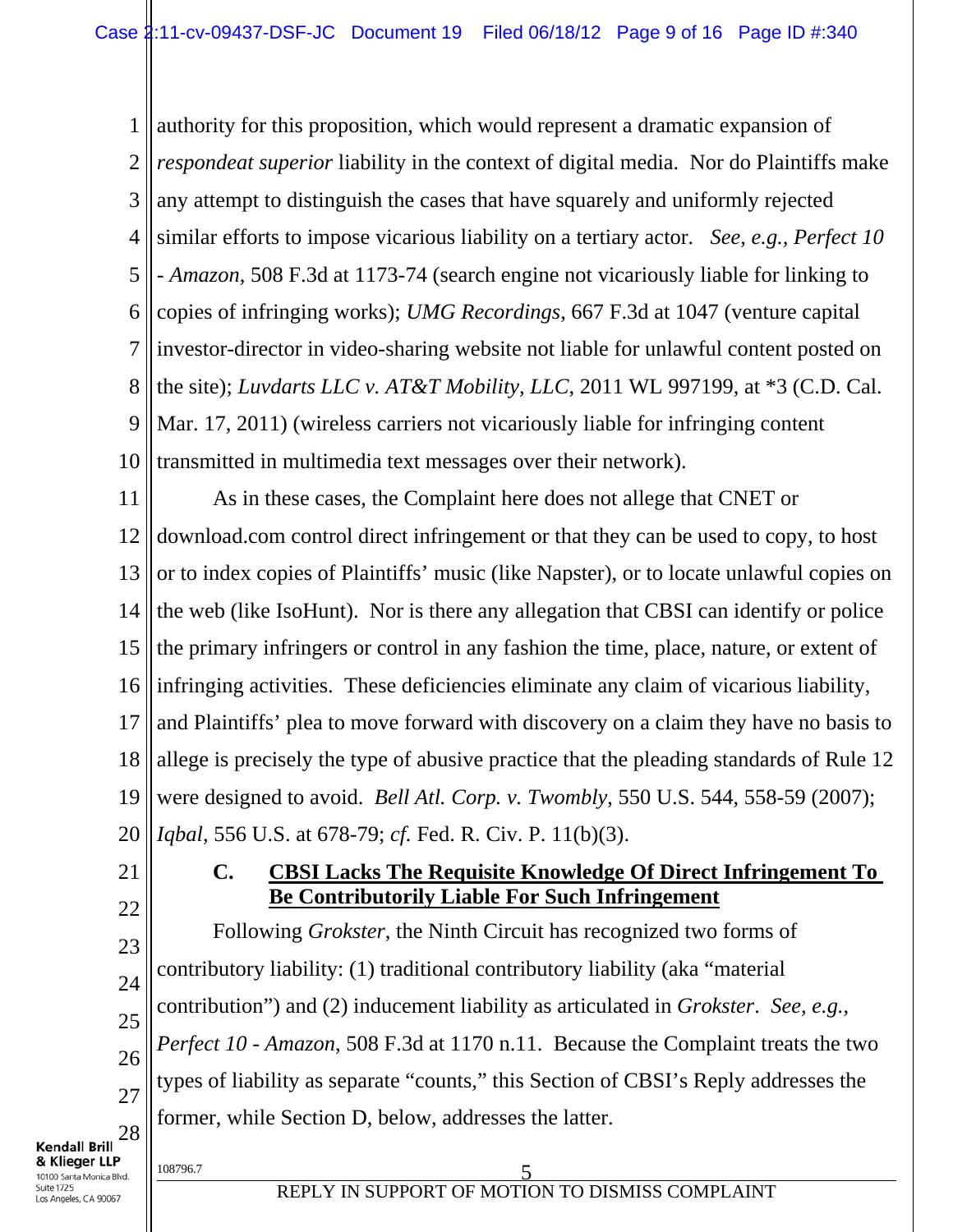1 2 3 4 5 6 7 8 9 10 11 In the Motion, CBSI laid out the binding Ninth Circuit standard for traditional contributory liability: "A computer system operator can be held contributorily liable if it 'has *actual* knowledge that *specific* infringing material is available using its system,' and can 'take simple measures to prevent further damage' to copyrighted works, yet continues to provide access to infringing works." *Perfect 10 - Amazon*, 508 F.3d at 1172 (emphasis in original) (quoting *Napster*, 239 F.3d at 1022; *Religious Tech. Ctr. v. Netcom On-Line Commc'n Servs., Inc.*, 907 F. Supp. 1361, 1375 (N.D. Cal. 1995)); *see also UMG Recordings*, 667 F.3d at 1037. Plaintiffs in essence concede that the Complaint does not meet this standard, Opp'n at 16:10-12, seek leave to amend, *id.*, and simultaneously ask this Court to reinvent the law of contributory liability to eviscerate the knowledge requirement, *id.* at 14-15.

12 13 14 15 16 17 18 19 20 21 22 23 24 25 Plaintiffs make no attempt to argue that P2P software is inherently unlawful or that it lacks substantial non-infringing uses. Instead, Plaintiffs rely primarily on *Napster* and the unpublished Northern District of California decision, *Fonovisa, Inc. v. Napster, Inc.*, 2002 WL 398676 (N.D. Cal. Jan. 28, 2002) ("*Fonovisa-Napster*"), to support the proposition that knowledge of specific acts of infringement is nonetheless unnecessary to a claim of contributory liability. These cases do not support Plaintiffs' position.<sup>8</sup> In *Napster*, the Ninth Circuit favorably cited the *Netcom* decision, noting that *Netcom* "suggests that in an online context, evidence of *actual knowledge of specific acts of infringement* is required to hold a computer system operator liable for contributory infringement." *Napster*, 239 F.3d at 1021 (emphasis added) (citing *Netcom*, 907 F. Supp. at 1371). The court cautioned, "absent any *specific information which identifies infringing activity*, a computer system operator cannot be liable for contributory infringement merely because the 8

26 27 28 Plaintiffs repeatedly mischaracterize *Fonovisa-Napster* as Ninth Circuit authority. Opp'n at 14:6, 14:19, 15:28. Plaintiffs also claim that *Fonovisa-Napster*  has been "cited by a number of federal courts for principles of secondary liability," Opp'n at 14 n.4, whereas it rarely has been cited and not for Plaintiffs' arguments.

**Kendall Brill**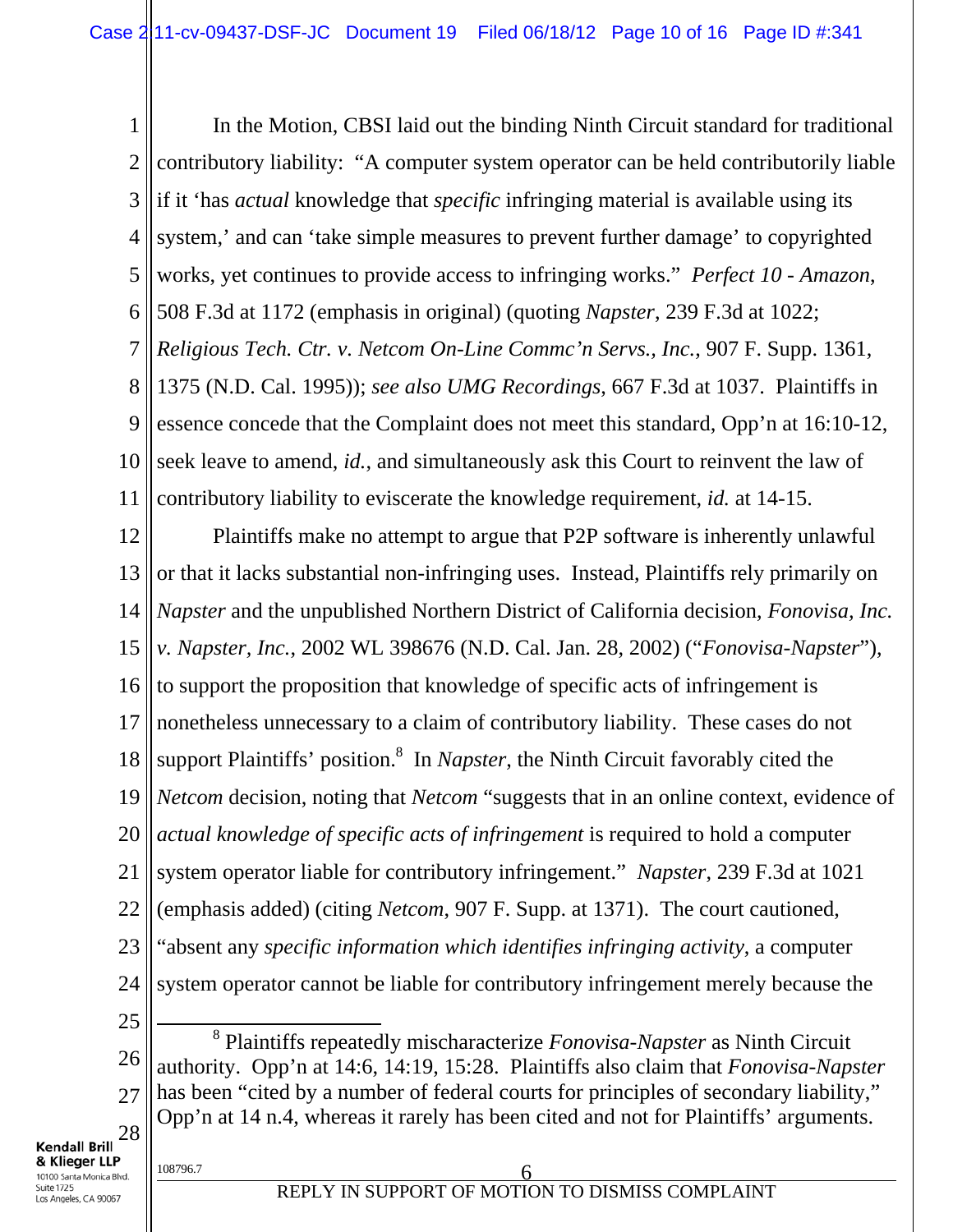1 structure of the system allows for the exchange of copyrighted material." *Id.*

2 3 4 (emphasis added) ("We are bound to follow *Sony*, and will not impute the requisite level of knowledge to Napster merely because peer-to-peer file sharing technology may be used to infringe plaintiffs' copyrights.").

5 6 7 8 9 10 11 12 13 14 15 16 17 Notwithstanding Plaintiffs' assertions to the contrary, Opp'n at 14:13-17, the Ninth Circuit *did not* hold that Napster's *constructive* knowledge was a ground for upholding an injunction. The Ninth Circuit merely observed in a footnote that the *district court* had *also* concluded that Napster had constructive knowledge. *See Napster*, 239 F.3d at 1020 n.5. The Ninth Circuit premised its holding, however, only on Napster's "*actual* knowledge that *specific* infringing material is available using its system, that it could block access to the system by suppliers of the infringing material, and that it failed to remove the material," including specific notice of "12,000 infringing files." 239 F.3d at 1021-22 & n.6 (emphasis in original); *see also Perfect 10 - Amazon*, 508 F.3d at 1171-72 ("Google could be held contributorily liable if it had knowledge that infringing Perfect 10 images were available using its search engine, could take simple measures to prevent further damage to Perfect 10's copyrighted works, and failed to take such steps.").

18 19 20 21 22 23 24 Plaintiffs' reliance on *Fonovisa-Napster*, a pre-*Grokster* case, is also misplaced. In *Fonovisa-Napster*, the plaintiff alleged egregious conduct "similar to that which [the *Napster* court] found justified injunctive relief." 2002 WL 398676, at \*8. And the district court found the plaintiff stated a contributory infringement claim by "alleg[ing] that Napster knew of music piracy on its system, that it had the ability to patrol its database, that Napster *had knowledge of some specific infringing files*, and did nothing to prevent continued infringement." *Id.* (emphasis added).

25 26 27 28 108796.7 7 By contrast, Plaintiffs allege no knowledge of specific acts of infringement or specific infringing files, but rather allege only that CBSI "ha[s] knowledge of the massive infringement" occurring through P2P services. Compl. ¶ 160. Plaintiffs admit that CNET and download.com have substantial non-infringing uses. Compl.

**Kendall Brill** & Klieger LLP 10100 Santa Monica Blvd. Suite 1725 Los Angeles, CA 90067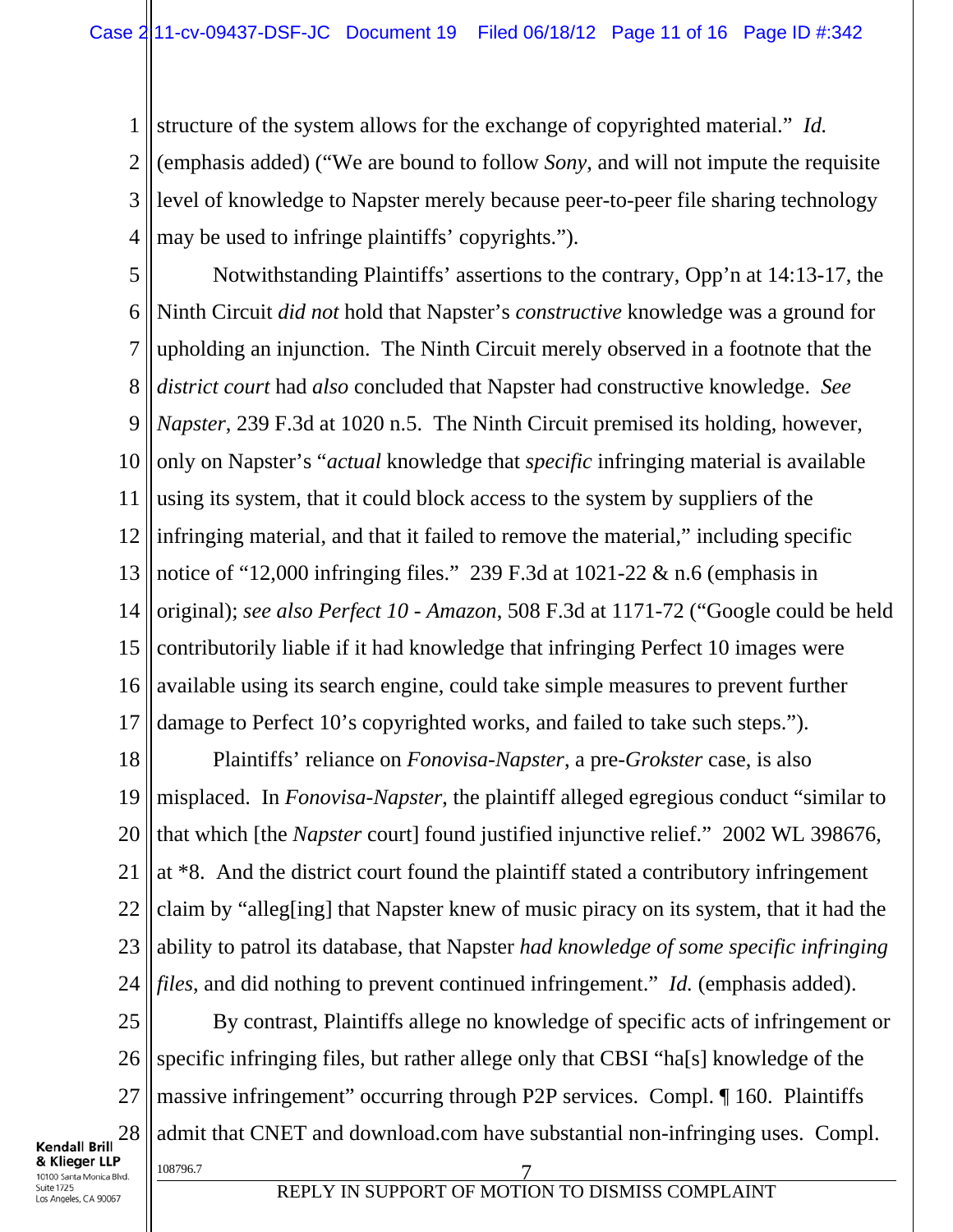1 2 3 4 5 6 7 8 9 10 ¶¶ 1, 154. But, dubiously, Plaintiffs assert "actual and constructive" "knowledge of infringement" based on their allegations of user comments and reviews, side-by-side comparisons, and product demonstrations by CNET editors wherein specific copyrighted songs of *non-parties* were allegedly used as examples. Compl. ¶¶ 135, 161. Even taking these allegations as true, Plaintiffs still fail to allege any *specific instances of infringement of Plaintiffs' works* as required under Ninth Circuit precedent. *See* Mot. at 17-18. Indeed, Plaintiffs have not and cannot allege that CBSI knew or could have known anything about the purported primary infringers or whether infringement was taking place on the P2P networks, because download.com and CNET merely link to and provide commentary about P2P software.

11

### **D. Plaintiffs Do Not Allege That CBSI Had The Culpable Intent Necessary To Support A Claim For Inducement**

12 13 14 15 16 17 18 19 20 The Opposition dismisses the fundamental difference between CBSI and online services that have been held liable for inducement of infringement, such as Grokster, LimeWire, Hotfile, and IsoHunt: unlike those services, download.com and CNET provide access to a huge catalog of legitimate software, including lawful P2P software, but not to unlicensed content. As alleged, download.com and CNET are, at most, a resource for locating the software to install third-party P2P services, which are in turn capable of substantial non-infringing uses. CBSI's alleged involvement in alleged acts of infringement goes no further.

21 22 23 24 25 The Opposition does not cite a single case finding liability against a party whose relationship to the infringement is so attenuated. The cases involving Grokster, LimeWire, and Hotfile all involved evidence that those services distributed, maintained, or managed infringing materials, even if the illegal copying was itself decentralized.<sup>9</sup>

26

27

28

 9 *See, e.g.*, *Grokster*, 545 U.S. at 913, 914, 916, 922-23; *Arista Records LLC v. Lime Group LLC*, 715 F. Supp. 2d 481, 507-08, 511, 515 (S.D.N.Y. 2010);

**Kendall Brill** & Klieger LLP 10100 Santa Monica Blvd. Suite 1725 os Angeles, CA 90067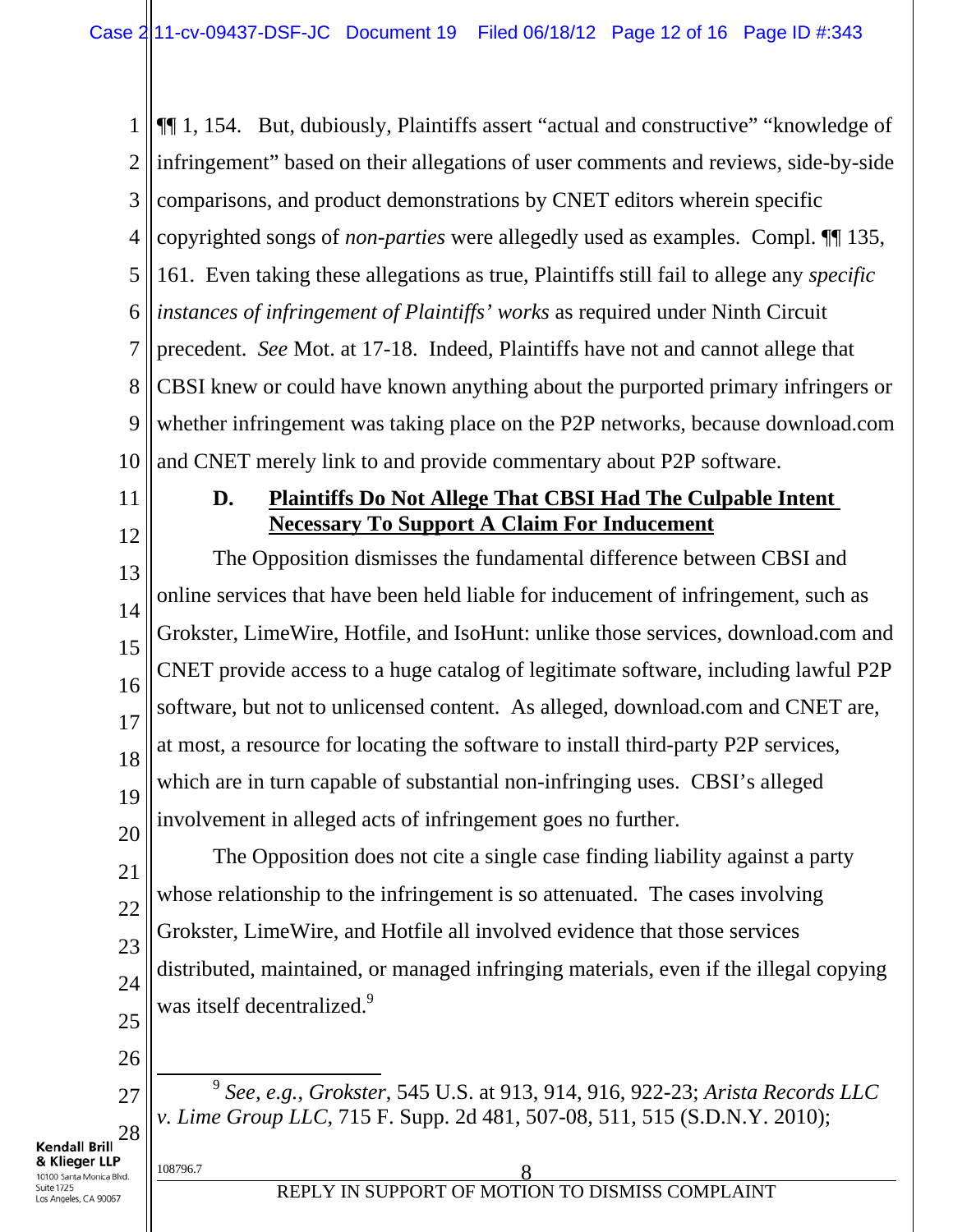1 2 3 4 5 6 7 8 9 10 IsoHunt, the online service at issue in *Columbia Pictures Industries, Inc. v. Fung*, 2009 WL 6355911 (C.D. Cal. Dec. 21, 2009), which is the centerpiece of the Opposition, is no different. The primary function of IsoHunt was to aggregate, categorize, and provide links to "dot-torrent" files. 2009 WL 6355911, at \*14. Plaintiffs argue that IsoHunt is analogous to download.com, which catalogs software and provides links to permit consumers to download software programs. *See*  Compl. ¶¶ 1, 101, 117. But the superficial similarity ends there, and a comparison between IsoHunt and CBSI in fact highlights the difference between secondary and tertiary conduct: IsoHunt distributed infringing content; CBSI "distributes" lawful P2P services. *See* Compl. ¶¶ 89, 154.

11 12 13 14 15 16 The Opposition seeks to cast *Fung* as a tertiary infringement case, arguing that torrent files are akin to the software products that download.com lists in its extensive software catalogues, and thus the *Fung* defendant's acts to encourage people to download torrent files is equivalent to CBSI's alleged acts to encourage people to download P2P software. *See* Opp'n at 8 ("defendant had distributed tools (torrent files) used for infringement"). The *Fung* decision refutes this analogy.

17 18 19 20 21 22 23 24 25 In *Fung*, the defendant unsuccessfully argued that "users' act of downloading dot-torrent files does not constitute actual copyright infringement" because torrent files do not contain content but instead contain code that pulls small pieces of content from across the web. 2009 WL 6355911, at \*9 & n.18. He argued that without such predicate direct infringement, he could not be held liable for indirect infringement. *Id.* The court flatly rejected this argument, holding that "[b]ecause dot-torrent files *automatically* trigger this content-downloading process, it is clear that dot-torrent files and content files are, for all practical purposes, synonymous." *Id.* In effect, IsoHunt simply was another Napster-like service directly trading in  $\overline{a}$ 

26

**Kendall Brill** & Klieger LLP

Suite 1725 Los Angeles, CA 90067

27 28 (footnote continued) *Disney Enters., Inc. v. Hotfile Corp*., 798 F. Supp. 2d 1303, 1306-07, 1310-11 (S.D. Fla. 2011).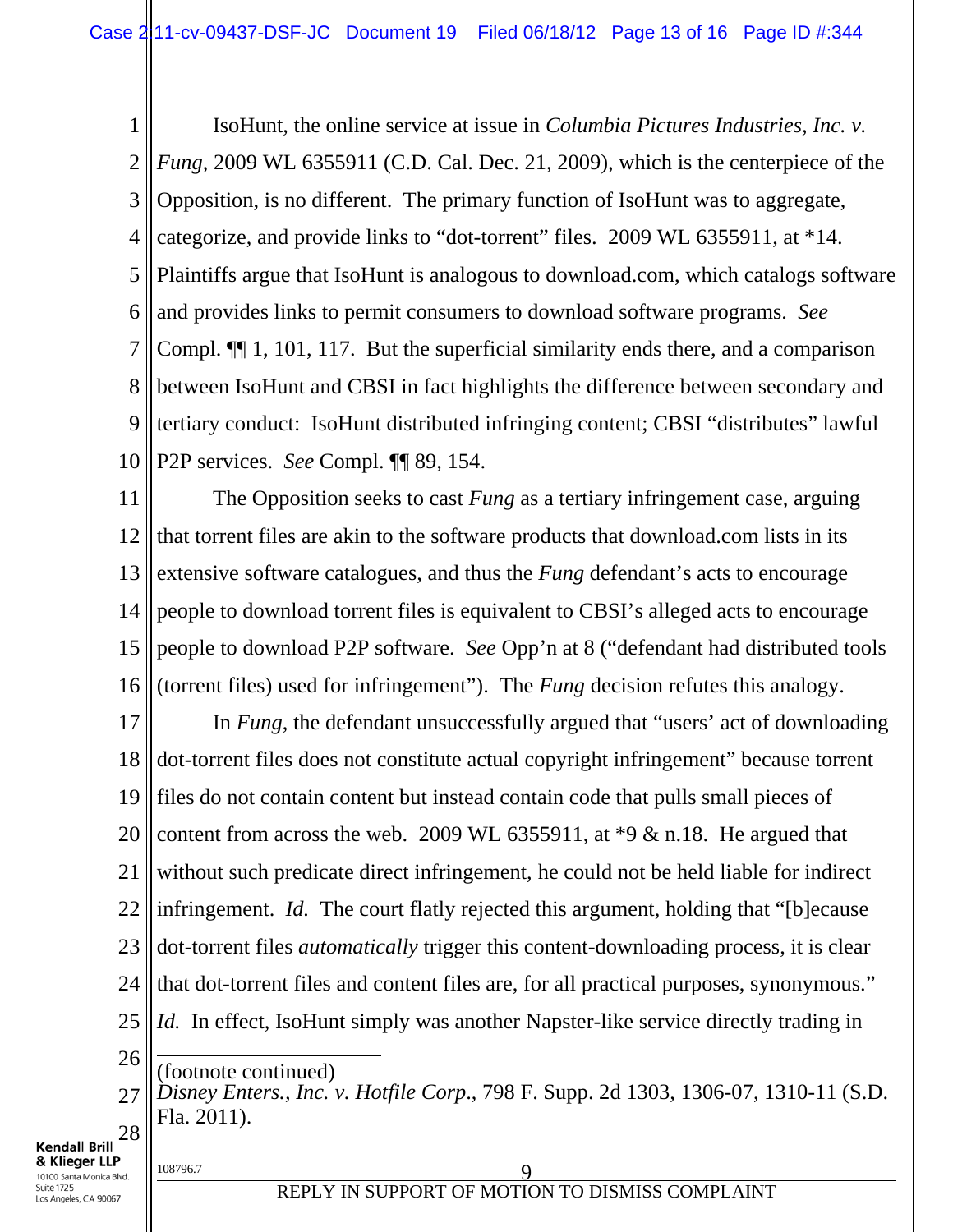1 2 3 illegal media files and was not a tertiary actor through which a lawful tool with estimable benefits and both infringing and non-infringing capabilities is publicly available.

4 5 6 7 8 9 10 11 12 By contrast, every instance in which litigants have sought to impose inducement liability on tertiary actors has failed at the pleadings stage. *See, e.g.*, *Perfect 10 - Visa*, 494 F.3d at 800-02 (affirming dismissal of inducement of infringement claim against companies providing payment services to third-party piracy and file-sharing websites on Rule 12(b)(6) motion); *UMG Recordings*, 667 F.3d at 1045-47 (same as to controlling investors in video-sharing site); *Luvdarts LLC*, 2011 WL 997199, at \*2-3 (dismissing, on Rule 12(b)(6) motion, inducement of infringement claim against wireless carriers for permitting transmission of multimedia text messages with infringing content over their network).

13 14 15 16 17 18 19 20 21 22 23 24 25 26 27 CBSI's lack of culpability for direct infringement is especially strong in this case, where there is no allegation that CBSI has any knowledge of the Plaintiffs or their copyrights, let alone that it "promoted" harm directed at Plaintiffs' interests. Inducement of infringement "premises liability on purposeful, culpable expression and conduct." *Grokster*, 545 U.S. at 937; *accord* Mot. at 19; Opp'n at 3. The culpable intent requirement substantiates the Supreme Court's promise that liability should not "compromise legitimate commerce or discourage innovation having a lawful purpose." *Id*. Indeed, the Supreme Court last term examined the inducement intent requirement as elaborated in *Grokster*, expressly holding with respect to liability for inducing patent infringement: "induc[ing] infringement . . . requires knowledge that the induced acts constitute . . . infringement." *Global-Tech Appliances*, 131 S. Ct. at 2066-67, 2068. *Global-Tech* made clear that *Grokster* was not a case in which inducement was found based on statements made about infringement in the abstract. Rather, the defendants were "fully aware" of the rights of the copyright holders in that case. *Id.* at 2070.

28 **Kendall Brill** & Klieger LLP 10100 Santa Monica Blvd. Suite 1725 Los Angeles, CA 90067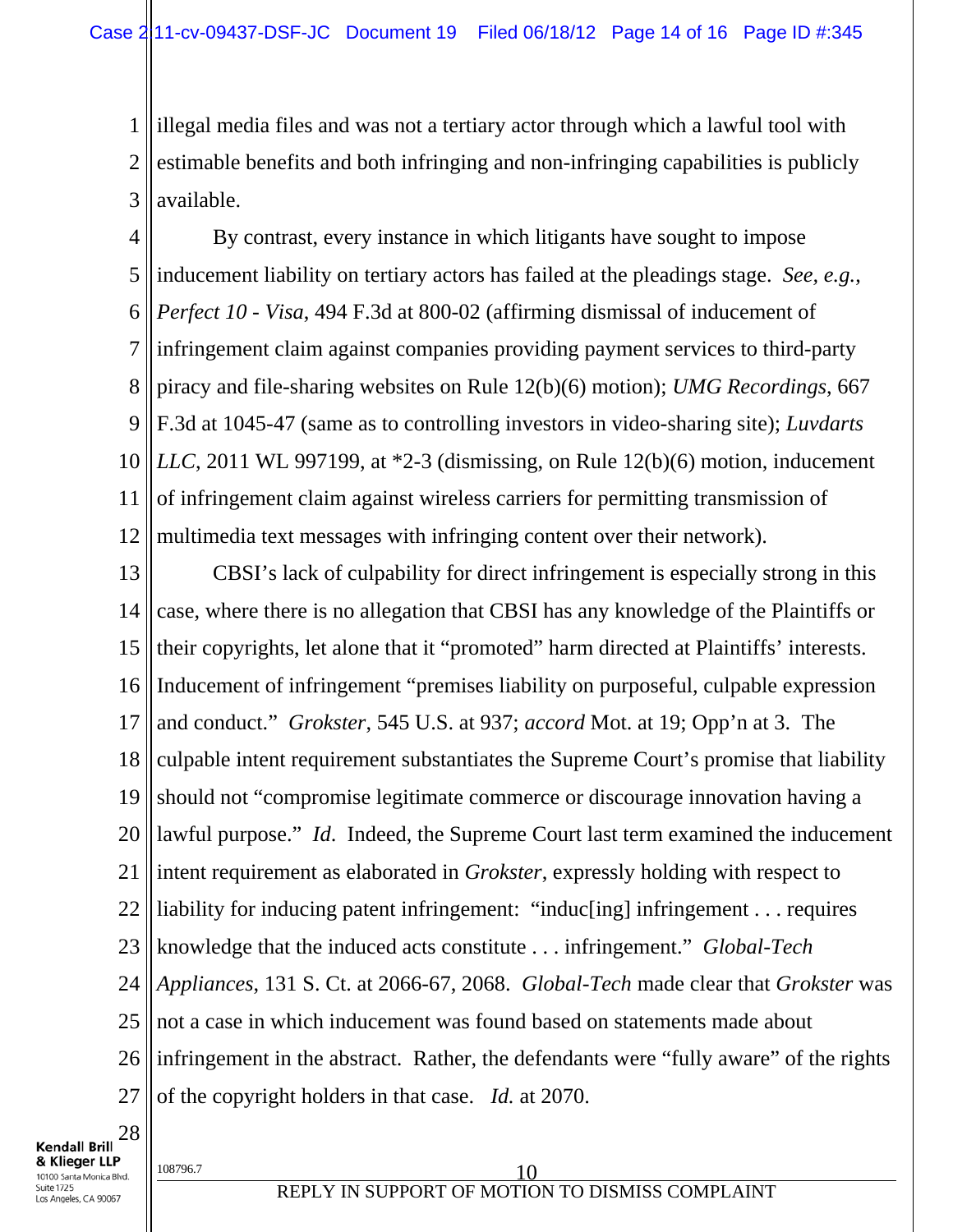1 2 3 4 5 6 7 8 9 10 11 12 13 14 15 16 17 Plaintiffs completely ignore *Global-Tech*, and for good reason. In contrast to *Grokster*, many of the Plaintiffs here have not, even today, identified a single copyright they own that is at issue, *supra* at 3, and none alleges either that CBSI was aware of their music or their copyrights or of any P2P users who were purportedly infringing their works. None alleges that CBSI knew that any P2P software it purposefully "distributed" was liable to any of the Plaintiffs as a secondary infringer. In these respects, this case could not be more different from *Grokster*, *Napster*, or *Fung. Grokster*, 545 U.S. at 923 (defendants had notice of *eight million* files containing the Plaintiffs' copyrighted works); *id*. at 947 n.3 (Ginsburg, J., concurring) (vast majority (75%) of files available through Grokster were of the plaintiffs' copyrighted works); *Napster,* 239 F.3d at 1020 n.6 (Plaintiffs' trade organization informed Napster of "more than 12,000 infringing files"); *Fung*, 2009 WL 6355911, at  $*5$  (deliberate exploitation of Plaintiffs' major motion pictures). While Plaintiffs demur that they are not required to allege that CBSI knew of Plaintiffs' works or infringement of the works occurring through P2P software distributed by CBSI, Opp'n at 6, they cite no case in which inducement liability was imposed absent such knowledge.

18 19 20 21 22 23 24 Plaintiffs, in essence, conflate CBSI's services and the P2P services to cobble together an unprecedented theory of liability. To the extent that CBSI's alleged "inducement" is encouraging people to use download.com to acquire particular P2P programs, the Complaint fails because Plaintiffs have not alleged that P2P services were or are illegal as a matter of law or that particular services had been adjudged to be infringing when offered.<sup>10</sup> Compl. **[1]** 89, 110, 154. To the extent that the alleged "inducement" is encouraging people to infringe copyrights with P2P software (*e.g.*,

25

26 27 28  $10$  Plaintiffs' riposte is that "CBS's position seems to be that it cannot be liable for inducing infringement absent a court order finding a software client liable for secondary infringement." Opp'n at 10. Not so. CBSI cannot have a culpable intent *with respect to inducing download of P2P software* if the P2P service is legal.

**Kendall Brill**